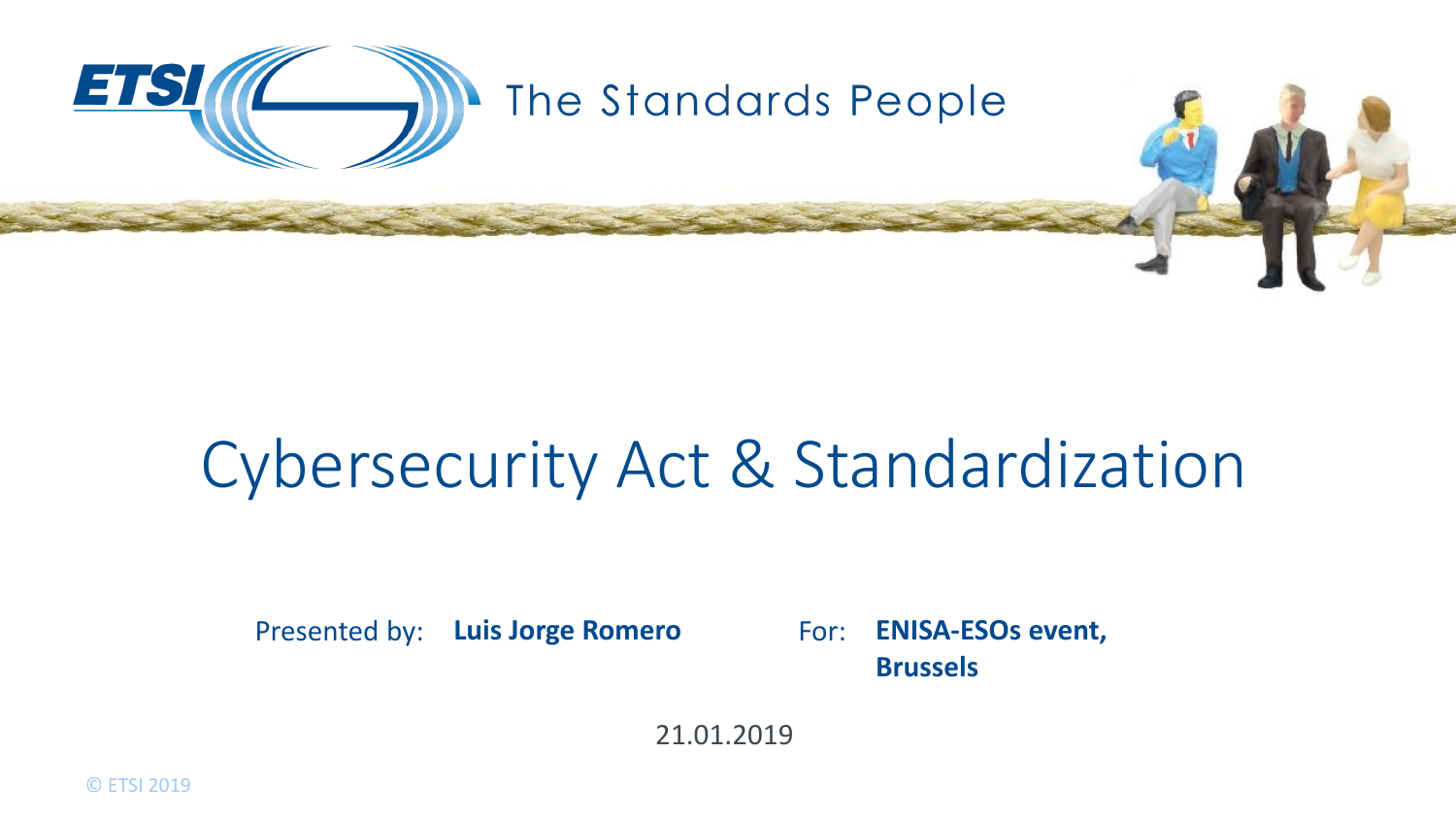

## Standards for Certification: clarify concepts and definitions

the fundamental relationship between standards and certification to be explicitly described

## Use the New Legislative Framework as a toolbox

the text to include the clear sequence of \*requirements – standards – certification\*

Rethink levels of security under a "risk management" approach; redefine objectives

a much higher level of objectives that avoid technical issues, left to standards to address

Ensure applicability and consistency with existing regimes

e.g. TCAM and the Radio Equipment Directive 2014/53/EU, and the migration path from  $\mathbb{V}$ current national certification schemes

Specify governance and processes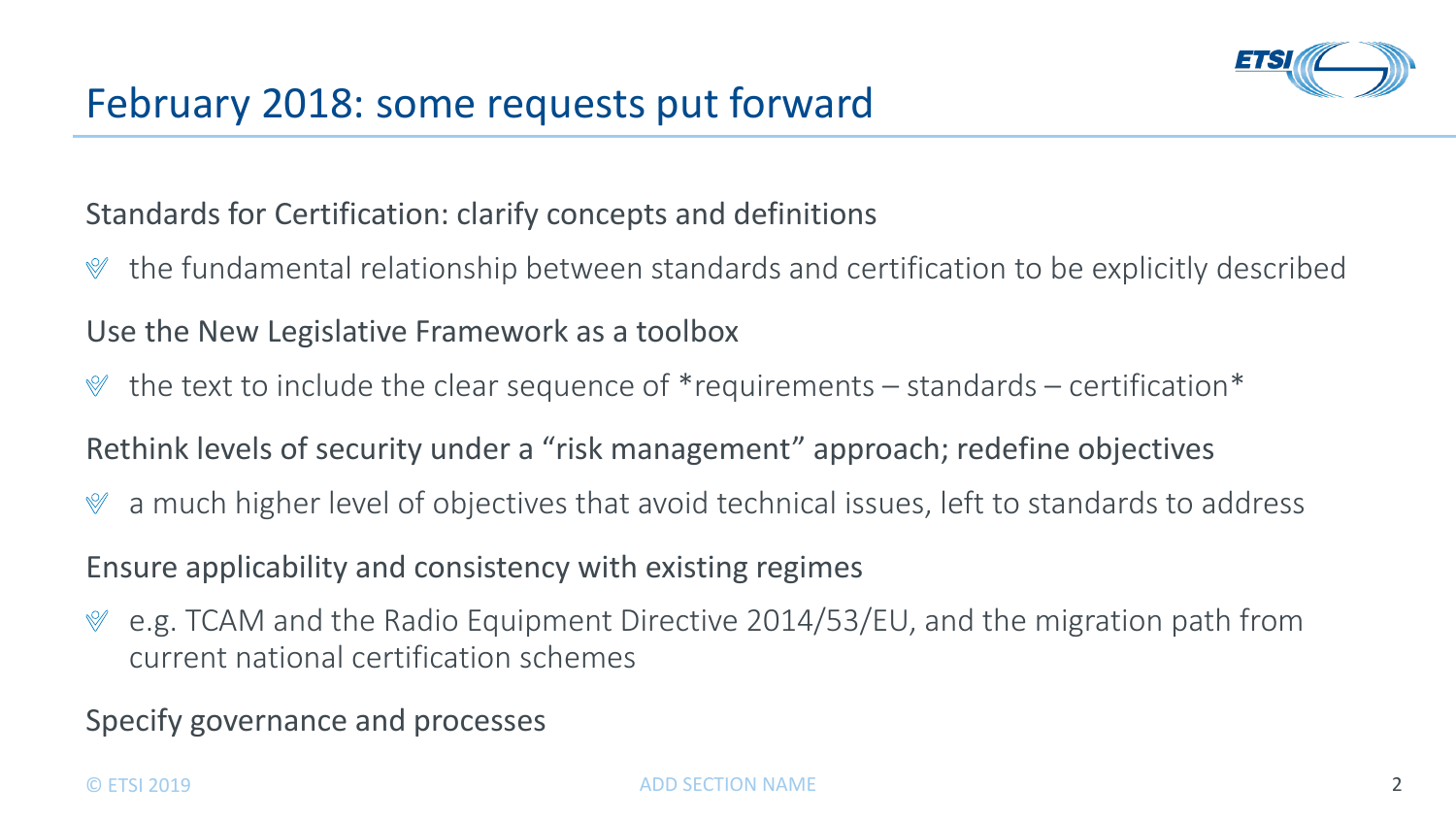- $\mathcal Y$  Standards now recognized as the primary reference for a cybersecurity certification schemes
- $\mathcal Y$  Introduction of conformity self-assessment
- $\mathcal Y$  Assurance levels, now commensurate with the level of risk; assurance levels basic, substantial and high maintained but redefined
- Possibility to make a scheme mandatory after assessment; priority on sectors defined in annex II of NIS Directive; evaluation whether cybersecurity essential requirements for access to the internal market are necessary
- ESOs part of ENISA Advisory Group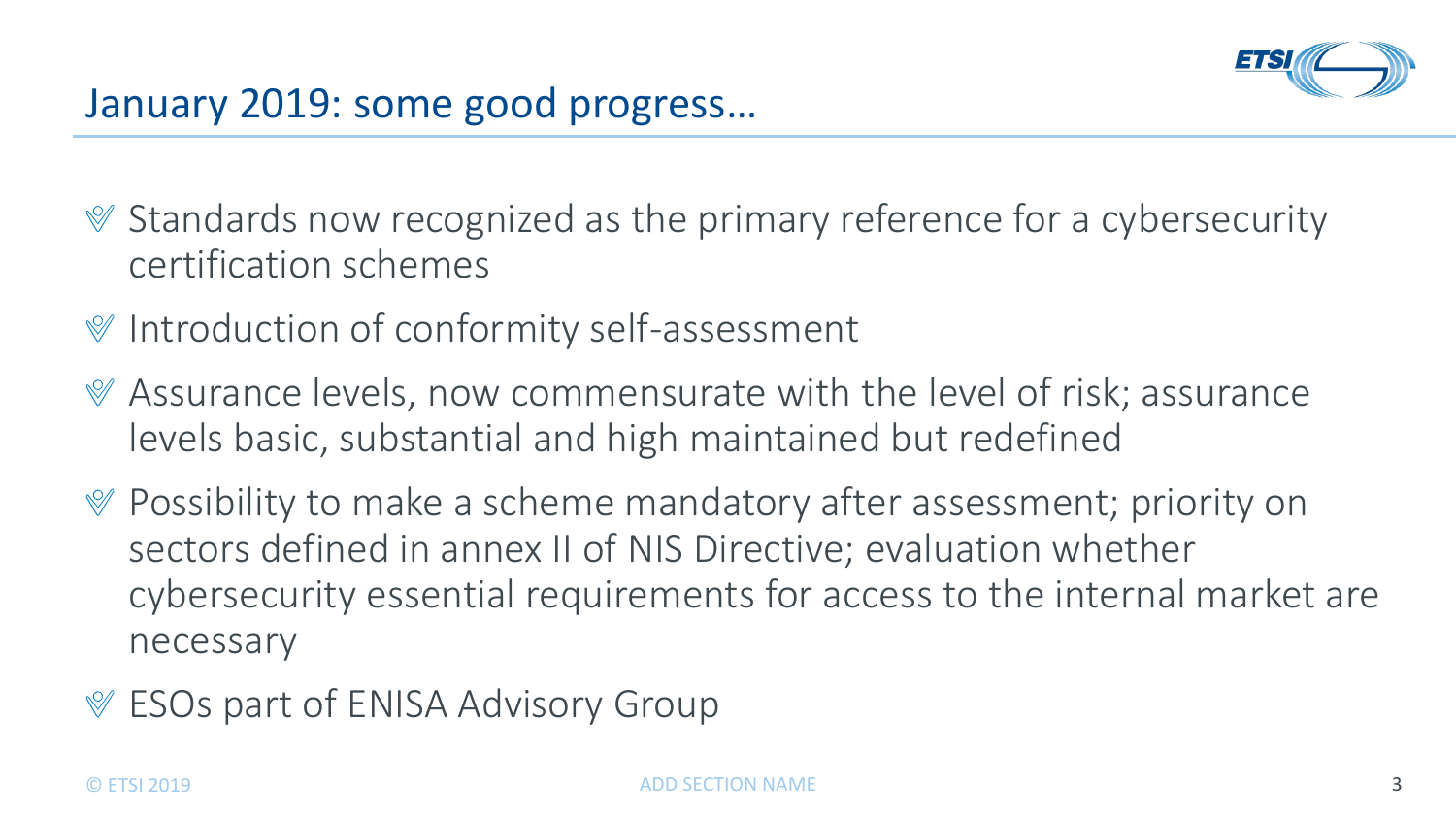- $\mathcal Y$  New Legislative Framework NOT used
- $\mathcal V$  Security objectives not made more high level
- More objectives added (applying to whole life cycle, do not contain known vulnerabilities, secure by default and by design, up-to-date SW/HW and mechanisms for secure updates)
- ESOs should be part of Stakeholder Cybersecurity Certification Group
- $\mathcal V$  New Union rolling work programme of priorities for certification schemes; coordination with AUWP and ICT Rolling Plan?